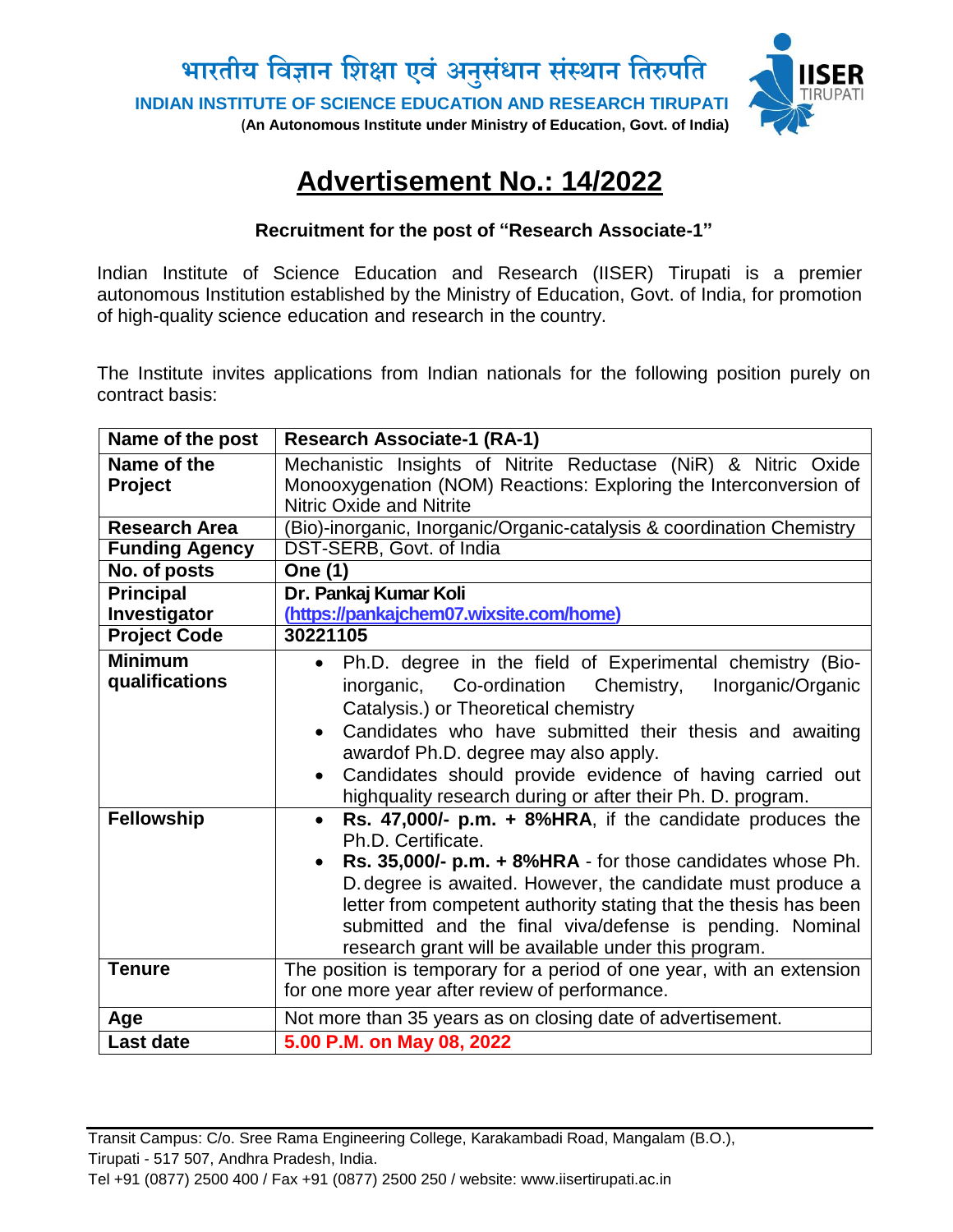

#### **How to Apply: -**

- 1. Applicants should submit their application using the jot form link <https://form.jotform.com/213593975073061> on or before the last date i.e., **5.00 P.M. on May 08, 2022.** No other mode of application will be accepted.
- 2. List of shortlisted candidates for further selection process will be notified through email only. Therefore, please mention **active mobile number and email ID** in the application form.
- 3. A recent passport size photograph and photocopies of relevant certificates and other testimonials in support of age, qualification, experience etc. will be collected at an appropriate stage.
- 4. The applicant will be responsible for the authenticity of information/ documents and the photograph submitted. It is the responsibility of the candidate to assess his/her own eligibility to the post(s) for which he/she is appearing in accordance with this advertisement. If it is detected at any time in future, during the process of selection or even after appointment that the candidate was not eligible as per the prescribed eligibility criteria in this advertisement, which could not be detected at the time of selection for whatsoever reason, his/her candidature/appointment shall be liable to be cancelled/terminated immediately.

## **GENERAL INFORMATION / DETAILS ABOUT THE POST**

- 1. The appointment is purely temporary and will terminate automatically without any notice or compensation on termination of the research project.
- 2. The appointed person shall have no claim of appointment / absorption in Funding Agency or in IISER Tirupati.
- 3. Appointment of the applicant will be governed by the terms and conditions of the funding agency particularly applicable to the said project.
- 4. The qualification prescribed should have been obtained from recognized Universities / Institutions.
- 5. The prescribed educational qualifications are the bare minimum and mere possession of same does not entitled candidates to be called for interview. Where number of applications received in response to this advertisement is large, it will not be convenient or possible to interview all the candidates. Based on the recommendations of the Screening Committee, the Project Leader may restrict the number of candidates for the interview to a reasonable limit after taking into